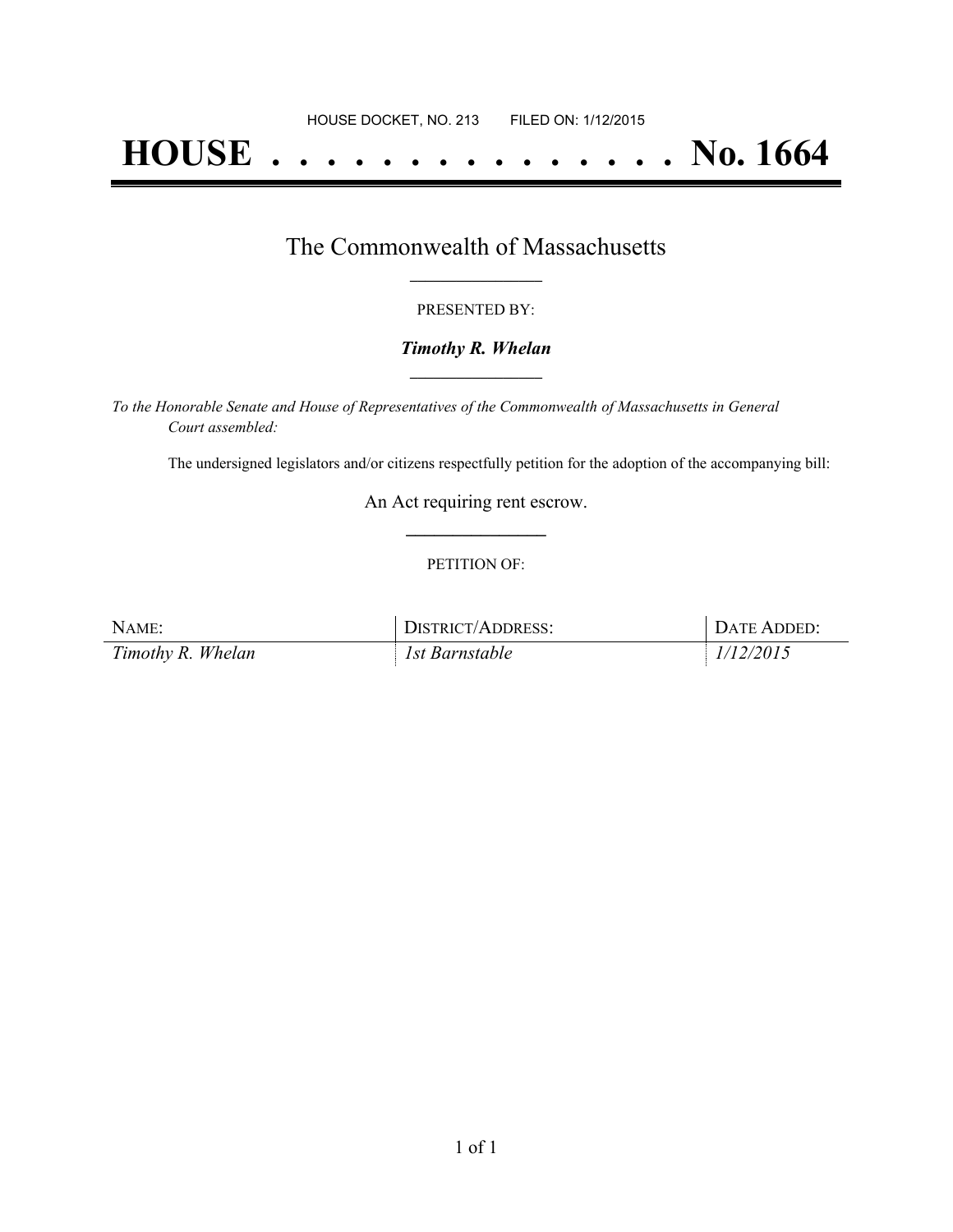## **HOUSE . . . . . . . . . . . . . . . No. 1664**

By Mr. Whelan of Brewster, a petition (accompanied by bill, House, No. 1664) of Timothy R. Whelan relative to requiring rent escrow accounts in complaints for eviction. The Judiciary.

#### [SIMILAR MATTER FILED IN PREVIOUS SESSION SEE HOUSE, NO. *1656* OF 2013-2014.]

## The Commonwealth of Massachusetts

**In the One Hundred and Eighty-Ninth General Court (2015-2016) \_\_\_\_\_\_\_\_\_\_\_\_\_\_\_**

**\_\_\_\_\_\_\_\_\_\_\_\_\_\_\_**

An Act requiring rent escrow.

Be it enacted by the Senate and House of Representatives in General Court assembled, and by the authority *of the same, as follows:*

1 SECTION 1. Notwithstanding any law or special law to the contrary Chapter 239 General

2 Laws, Section 2 shall be amended by adding the following paragraph at the end thereof:

| 3  | Any tenant of residential property asserting in an answer to a complaint for eviction that           |
|----|------------------------------------------------------------------------------------------------------|
| 4  | the conditions of the premises are reason said tenant should not be evicted or should not pay the    |
| 5  | rent shall do so by verified answer or counterclaim. The tenant shall deposit with the court at the  |
| 6  | time said answer or counterclaim containing such allegation is filed with the court the amount of    |
| 7  | the rent alleged in the complaint or proof that the amount of the rent due has been escrowed in a    |
| 8  | segregated account in a Massachusetts bank in the name of both the tenant and the landlord or        |
| 9  | shall file a bond for the amount of the rent. Deposit of the rent with the court shall be waived by  |
| 10 | the clerk at filing if the tenant files with said answer or counterclaim, an affidavit that includes |